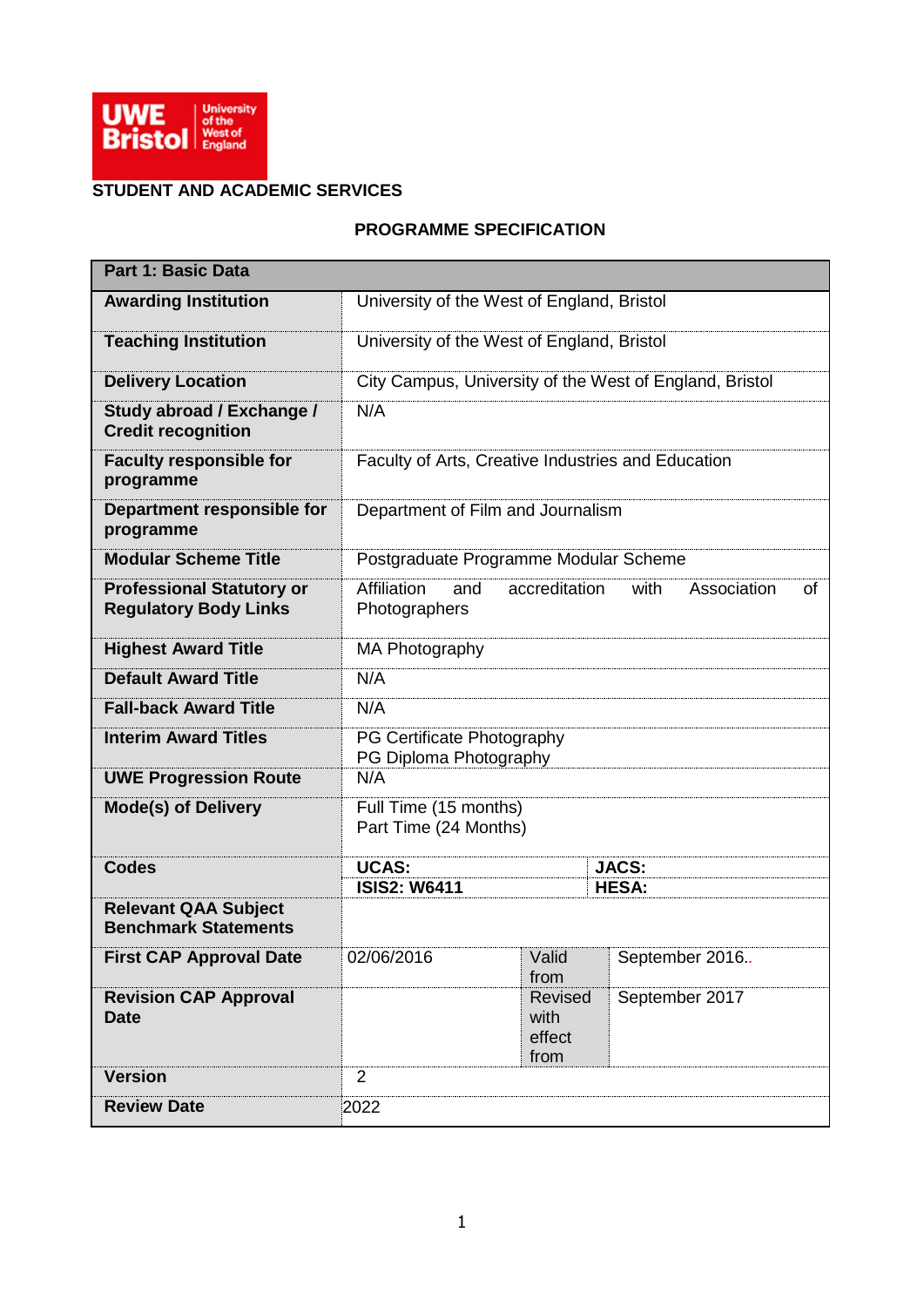### **Part 2: Educational Aims of the Programme**

Designed in collaboration and consultation with industry partners, the course aims to deliver high quality teaching across a range of photographic practice that embraces creative, critical and technical approaches. Building on the existing AOP (Association of Photographers) and Creative Skillset accredited undergraduate course, this practice-based programme is designed and delivered by academics with extensive experience in the creative industries and the practices of photography across a broad range of disciplines. Through the formation of the programme's own unique 'Collective', students will be provided with innovative frameworks for collaborative practice in professional contexts. Students graduating from the course will have satisfied their creative photographic potential and be able to channel this success into a range of appropriate discourses.

### *Broad Aims*

The broad aims of this course are;

- to enable students to critically engage with photography/photographic art as a form of independent practice and develop an advanced body of work
- to provide a broad range of learning experiences within a structured, practice based curriculum
- to develop a systematic and comprehensive knowledge and understanding of the critical and professional context in which students' practice is situated
- to provide input from a range of creative industry experts in the delivery of the curriculum and feedback related to assessable outcomes
- to equip students with a wide range of critical, creative and practical skills relevant to their stated aims, objectives and future ambitions that meet the needs of the photography industry and wider media
- to provide students with knowledge, understanding and practical experience of professional contexts and the demands of the creative industries
- to equip students with knowledge, abilities and methods creative, conceptual, theoretical, technical and organisational
- to enable students to propose, research and develop original projects formulated from an independent critical perspective
- to enable students to develop critical perspectives on issues, debates, theories and practices in the field of contemporary photographic production

## *Specific Aims*

The specific aims of this course are;

- to provide students with an opportunity to develop a range of skills to a professional standard appropriate to their chosen specialist field of photographic practice via a curriculum that focuses on innovative frameworks for producing and disseminating work; design and book publication; exhibiting (installation and curating); commercial production.
- to develop students research skills and methods in order to support the development of a long term sustainable photographic practice
- to develop students' abilities in critical reflection, equipping them to develop their practice through a process of research, reflection and evaluation and to engage with insights and current contexts within photographic practices
- to contextualise and inform practical project work in relation to established and innovative processes
- to provide students with the experience of working on a range of live and collaborative projects that focus on the development of technical, creative and critical skills
- to enable students to work autonomously in order to resolve and disseminate outcomes in the public domain a body of work that demonstrates originality, visual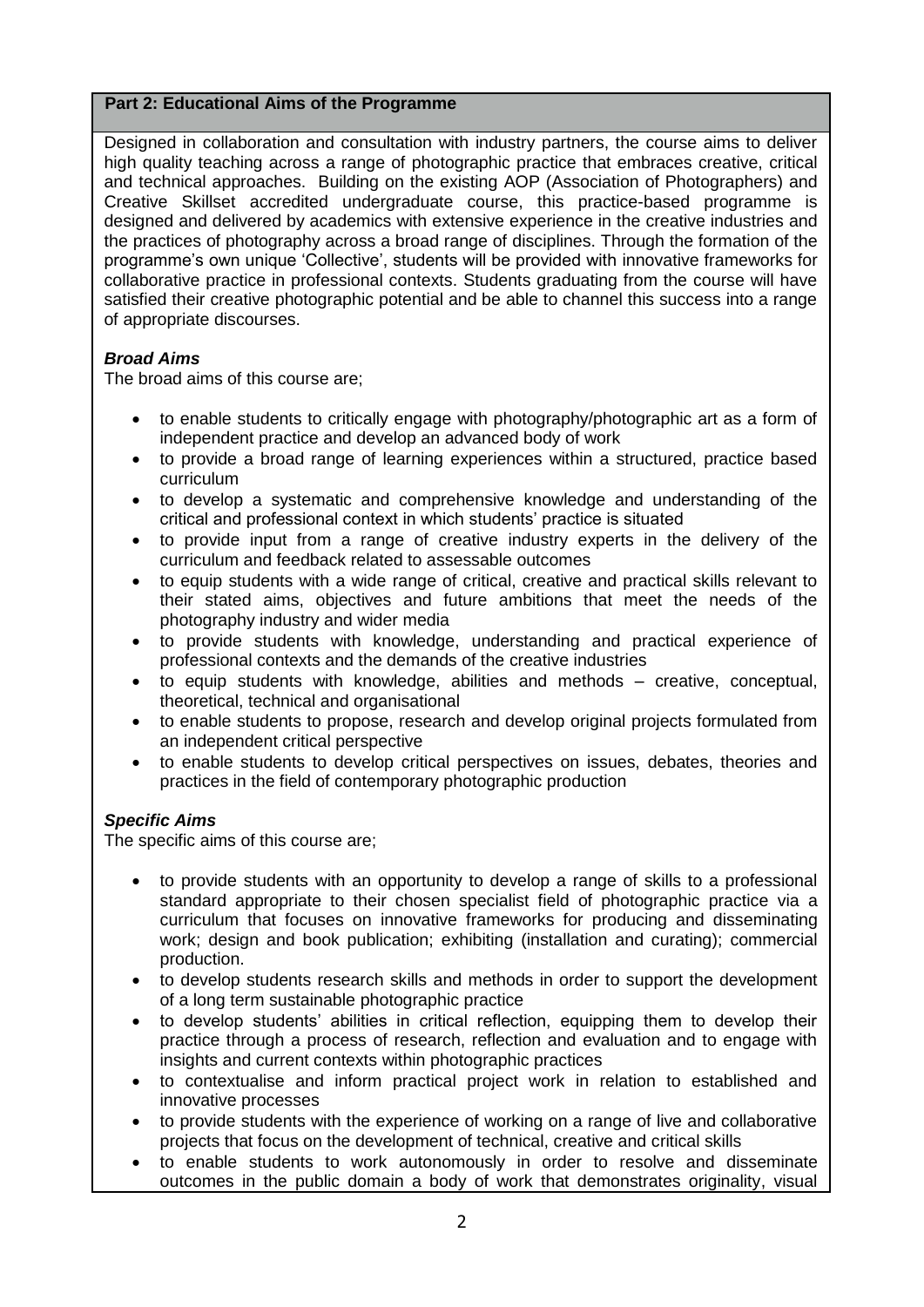### **Part 2: Educational Aims of the Programme**

impact and critical reflection.

- to prepare students for entry into the industry through the focus on professional practice within the modules
- to further develop the research culture around the discipline of photography in the Department and wider University and to prepare students for higher study at doctoral level

### **Special Features:**

Taught by award-winning professional photographers and leading academics, this distinctive practice-based MA offers a highly supportive, academic and technical excellent environment.

Relevant to undergraduates from a broad range of disciplines wishing to focus on photography and professionals already working in the field who want to enrich their practice, the programme will enable students to explore their passion for the medium, underpin their practice with relevant theory and contextualise it within professional environments, such as research, education, exhibition, curation, project management, marketing, art direction, publishing and design.

Through a substantial programme of creative practice, intensive study and engagement with professional partnerships, students will discover the diverse applications of photography and deepen their understanding of the discipline. Students will develop lines of enquiry, researching, testing and contextualising their ideas. As well as producing an original body of work on their chosen theme, they will build the skills to disseminate their work via outward facing networks and events. The course will also provide innovative frameworks for collaborative practice in professional contexts; students will be offered the opportunity to create and work within their own photographic collective and explore different methods of dissemination their practice on a global scale in order to connect with the international photographic community

In addition, postgraduate students will automatically become associate members of the newly formed Bristol Photography Research Group based at UWE, a multidisciplinary network dedicated to exploring a broad understanding of photographic practices and the complex role photography plays in contemporary society.

#### **Programme requirements for the purposes of the Higher Education Achievement Record (HEAR)**

An MA Photography graduate will be self reliant and connected by developing their abilities to network with industry partners and forging their own creative identity which is a crucial requirement for a self-employed photographer in any field. Through the shared management of a bespoke industry facing 'photographic collective' this graduate will be ready and able to develop their practice to a professional level. An enterprising graduate is one of the key characteristics of the course, as they will have studied with academic staff, guest speakers and leading figures in the photographic industries in how to develop their practice to maximize employability and gain credible commissions. Due to the ethical considerations this graduate will encounter and respond to proactively during the course, they will be globally responsible in their day to day working life, and have the acumen to make considered decisions on how their practice engages with and incorporates a diverse range of public and working communities. Based on the new digital technologies that are available on the course, this graduate will be future-facing and digitally proficient, enabling him or her to confidently adapt to new developments and environments in the dynamic and ever-changing creative industries.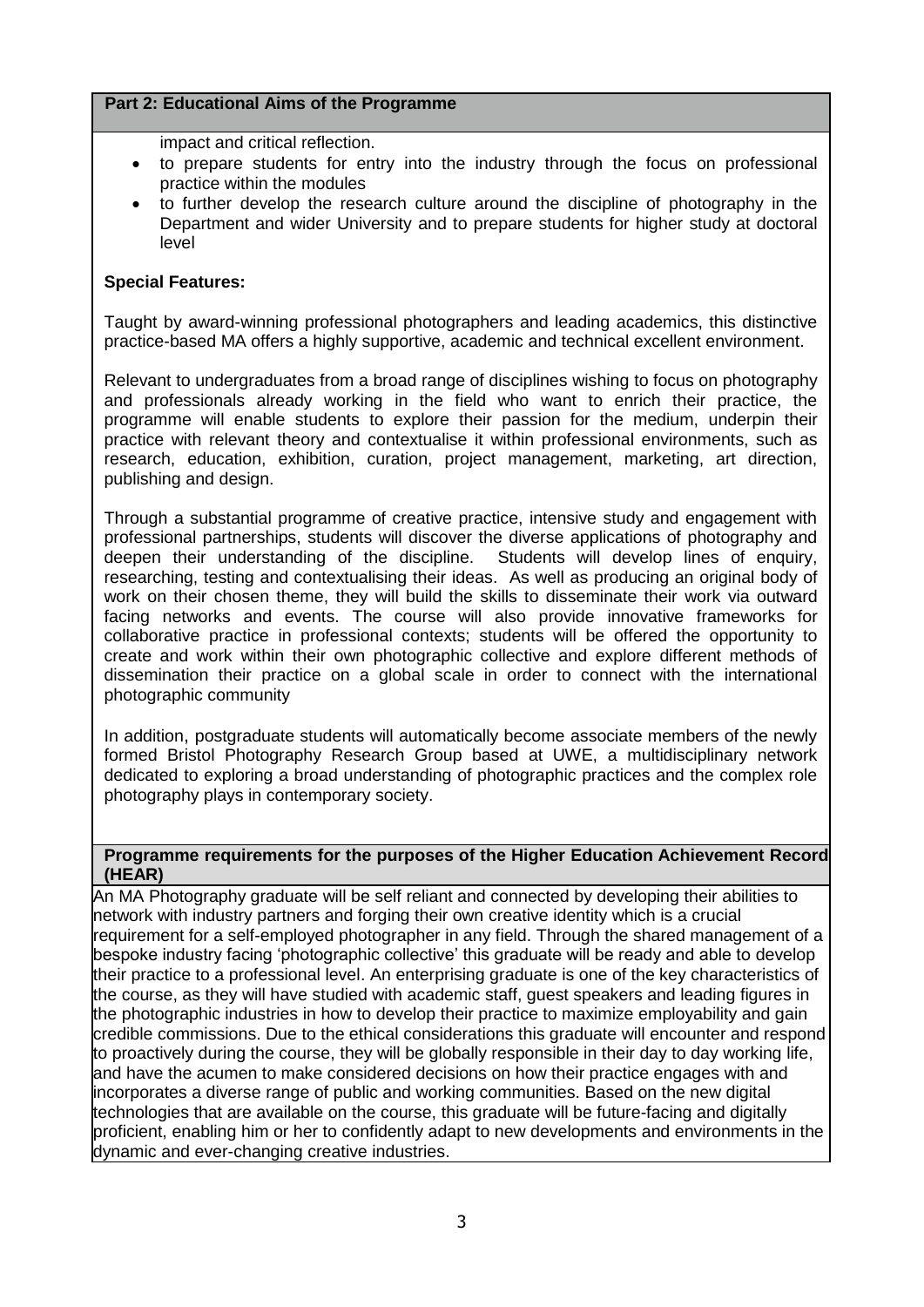# **Part 3: Learning Outcomes of the Programme**

The award route provides opportunities for students to develop and demonstrate knowledge and understanding, qualities, skills and other attributes in the following areas:

# **A. Knowledge and Understanding (subject specific)**

- 1. Theoretical frameworks and historical and contemporary context relevant for their photographic practice;
- 2. A range of research, information literacy and interpretative and analytical sources and methods appropriate to the study and practice of photography;
- 3. Historical and contemporary practices in photography and wider media production;
- 4. Key creative processes and practices employed in the development and production of still and moving image work;
- 5. Key methodologies for disseminating still and moving image work, including the devising, execution and evaluation of commissions, exhibitions and other means of distribution including online platforms;
- 6. Contemporary photographic business, roles and requirements in professional practice, including editorial, production and technical skills relevant to the medium;
- 7. The role and potential of new technological, social and cultural developments in disseminating photographic practices;
- 8. Fields of interdisciplinary practice related to subject specific knowledge and understanding.

## **B. Intellectual Skills (generic)**

- 1. Critically assess, evaluate and contextualize their own and others' practice, demonstrating awareness of appropriate specialist and advanced technical, professional and/or research skills;
- 2. Demonstrate through clear, fluent writing and verbal presentation, how subject knowledge and understanding has informed the approach, development and formulation of projects;
- 3. Identify and contextualize key questions, issues and theoretical debates in relation to practice;
- 4. Demonstrate innovative research skills that enable enhancement of a practice-led photographic project, including the ability to identify and review relevant texts and resources and to organize, consolidate, critically evaluate and synthesis a range of information, knowledge and evidence;
- 5. Critically analyse and develop frameworks for understanding and responding to ever changing situations and contexts in the practice of photographic media;

## **C. Subject/Professional/Practical Skills (subject specific)**

- 1. Research and develop innovative photographic projects that demonstrate clarity of intention, rigor and inventiveness;
- 2. Design and create photographic projects demonstrating acquisition of appropriate technical skills, skillful execution and visual impact;
- 3. Present photographic projects through appropriate modes of dissemination, demonstrating a critically informed understanding of audience and context;
- 4. Work both autonomously and as part of a team in the production and dissemination of photographic projects;
- 5. Production skills, methods and processes that relate to industry production practice;
- 6. Access and utilize a wide range of resources and facilities necessary for the successful completion of project work.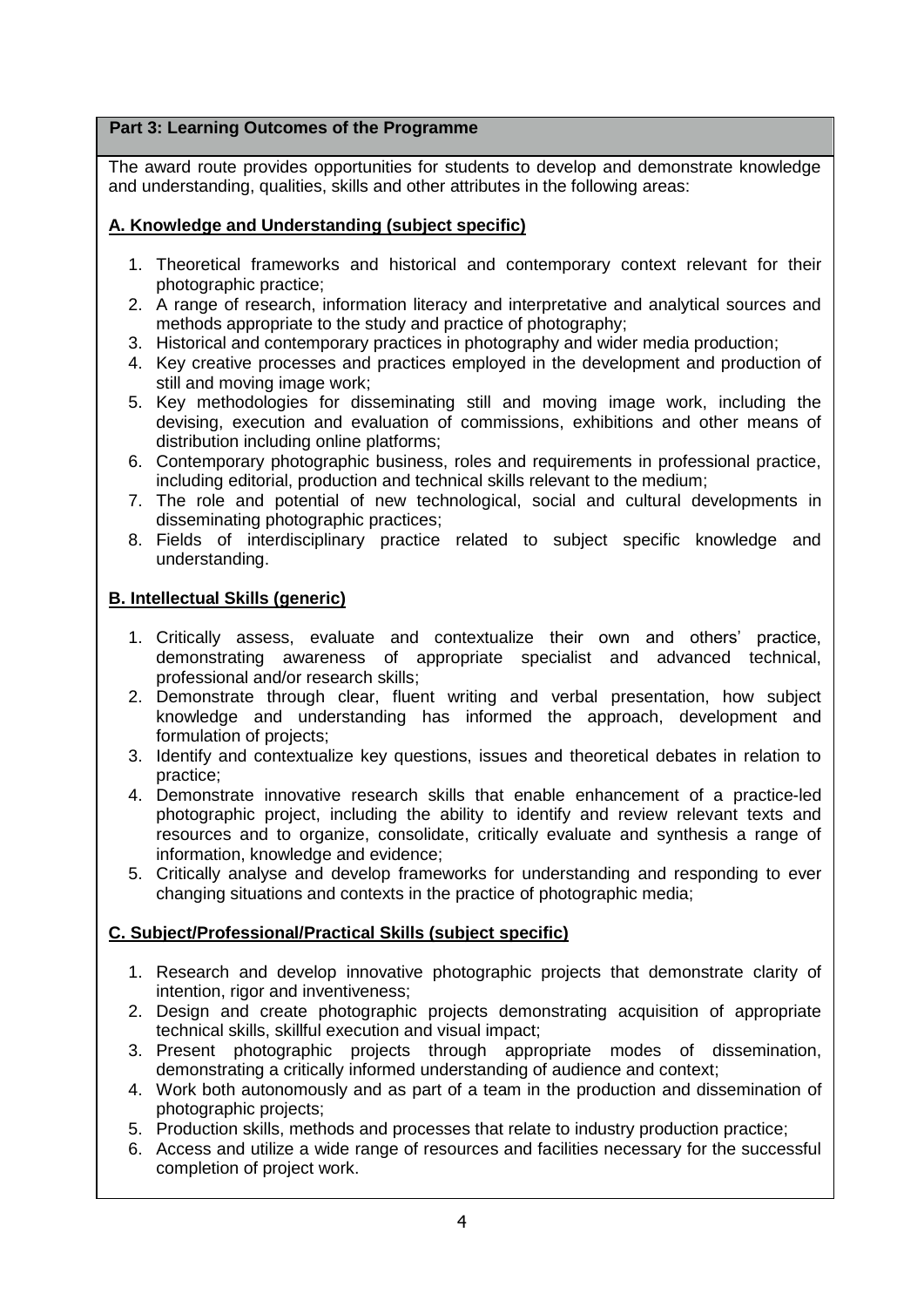### **Part 3: Learning Outcomes of the Programme**

### **D. Transferable Skills and other attributes (generic)**

- 1. Ability to research topics of interest, making use of a wide range of academic and nonacademic resources across a range of disciplines;
- 2. Engage confidently in debate and discussion with peers, stakeholders, clients and potential employers, and negotiate and network effectively;
- 3. Work effectively and collaboratively with peers on student-initiated tasks and demonstrate innovative approaches to production and problem-solving within a team;
- 4. Manage time and work effectively within given, agreed and self-developed limits;
- 5. Flexible and adaptable skills to deal with challenging and unpredictable situations, demonstrating problem solving, ingenuity and resourcefulness;
- 6. The ability to reflect upon and offer criticism in a professional context;
- 7. The ability to develop and implement strategies for personal and professional progression;
- 8. The use and development of appropriate hardware, software, IT skills and new technologies;
- 9. Increased autonomy and self-motivation with regard to academic study and professional practice, and improved ability to organize, self-direct and sustain the management of projects.

| <b>Learning Outcomes:</b><br>A) Knowledge and understanding of:                                                                                                                                                                  | Module No: UALN7D-30-M<br><b>Enquiry and Context</b> | Module No: UALN6X-30-M<br>Developing Practices | <b>Consolidating Practices</b><br>Module No:UALAVE-30-M | Module No: UALAVF-30-M<br>Consolidating Practices II | Dissemination in Professional<br>Module No: UALN6Y-60-M<br>Contexts |
|----------------------------------------------------------------------------------------------------------------------------------------------------------------------------------------------------------------------------------|------------------------------------------------------|------------------------------------------------|---------------------------------------------------------|------------------------------------------------------|---------------------------------------------------------------------|
| Theoretical<br>frameworks and historical<br>and contemporary context relevant for<br>their photographic practice                                                                                                                 | X                                                    | X                                              |                                                         |                                                      | X                                                                   |
| A range of research, information literacy<br>and interpretative and analytical sources<br>and methods appropriate to the study and<br>practice of photography                                                                    | X                                                    | X                                              | X                                                       | X                                                    | X                                                                   |
| Historical and contemporary practices in<br>photography and wider media production                                                                                                                                               | X                                                    | X                                              | X                                                       | X                                                    | X                                                                   |
| Key creative processes and practices<br>employed<br>the<br>in<br>development<br>and<br>production of still and moving image work                                                                                                 |                                                      | X                                              | X                                                       | X                                                    | X                                                                   |
| Key methodologies for disseminating still<br>and moving image work, including the<br>devising, execution and evaluation of<br>commissions,<br>exhibitions<br>and<br>other<br>means of distribution including online<br>platforms | X                                                    | X                                              | X                                                       | X                                                    | X                                                                   |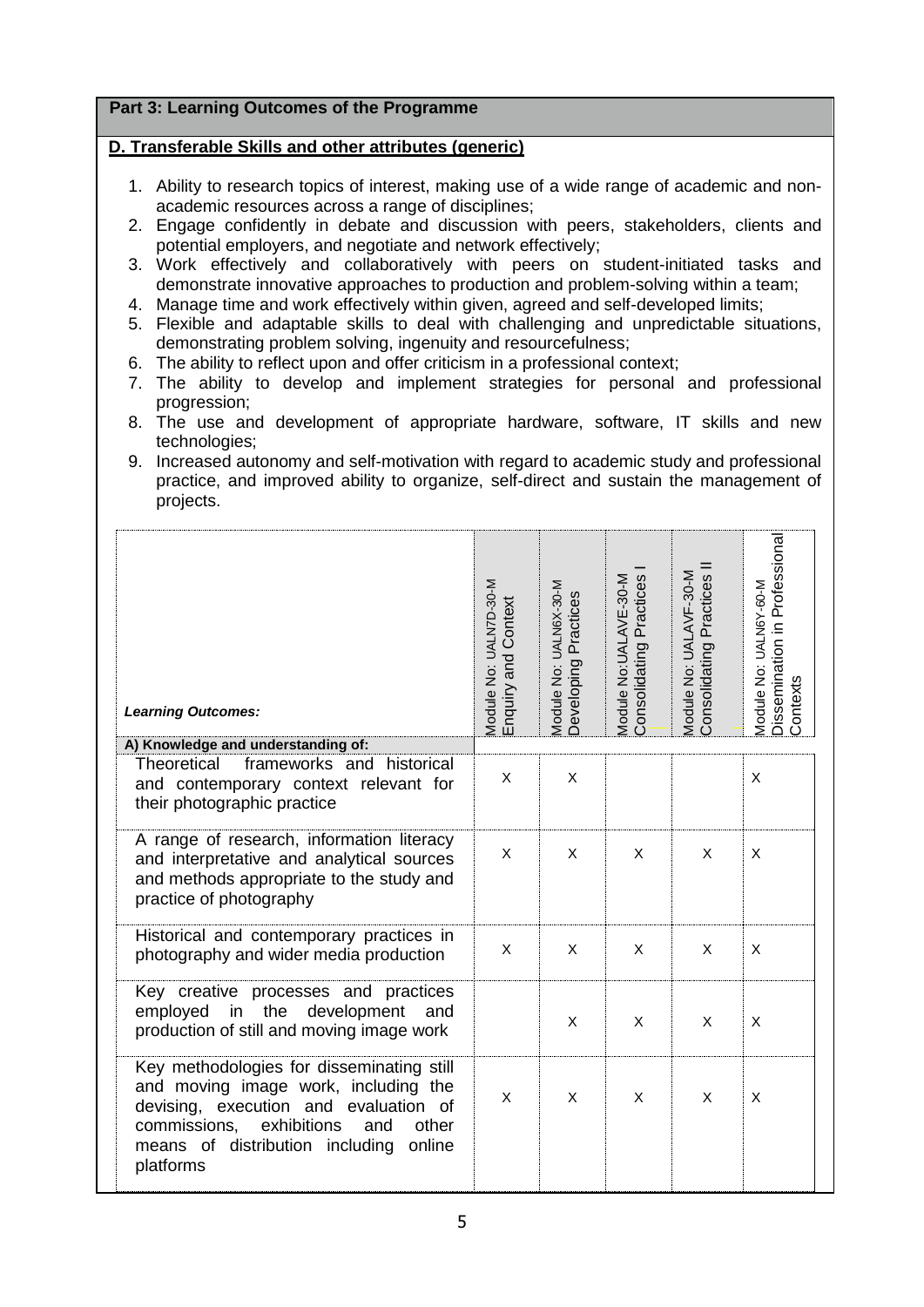| Part 3: Learning Outcomes of the Programme                                                                                                                                                                                                                                                                        |       |    |    |          |   |
|-------------------------------------------------------------------------------------------------------------------------------------------------------------------------------------------------------------------------------------------------------------------------------------------------------------------|-------|----|----|----------|---|
| Contemporary photographic<br>business,<br>roles and requirements in professional<br>practice, including editorial, production<br>and technical skills relevant to the<br>medium                                                                                                                                   | X     | X. | X  | X        | X |
| The<br>and<br>potential<br>role<br>of<br>new<br>technological,<br>social<br>and<br>cultural<br>developments<br>disseminating<br>$\mathsf{in}$ and $\mathsf{in}$<br>photographic practices                                                                                                                         | X     | X  | X. | X        | X |
| Fields of interdisciplinary practice related<br>subject specific knowledge<br>and<br>to<br>understanding                                                                                                                                                                                                          | X     | X  | X  | X        | X |
| (B) Intellectual Skills<br>Critically<br>evaluate<br>and<br>assess,<br>contextualize their<br>others'<br>own and<br>practice, demonstrating awareness of<br>appropriate specialist and advanced<br>technical, professional and/or research<br>skills                                                              | X     | X  | X  | X        | X |
| Demonstrate through clear, fluent writing<br>and verbal presentation, how subject<br>understanding<br>knowledge<br>and<br>has<br>informed the approach, development and<br>formulation of projects                                                                                                                | X     | X  | X  | X        | X |
| Identify and contextualize key questions,<br>issues and theoretical debates in relation<br>to practice                                                                                                                                                                                                            | X     | X  | X. | X        |   |
| Demonstrate innovative skills that enable<br>practice-led<br>enhancement<br>οf<br>a<br>photographic project, including the ability<br>to identify and review relevant texts and<br>resources and to organize, consolidate,<br>critically evaluate and synthesis a range<br>of information, knowledge and evidence | $X -$ | X  | X. | X        | Χ |
| analyse<br><b>Critically</b><br>develop<br>and<br>frameworks<br>understanding<br>for<br>and<br>responding to ever changing situations<br>and contexts in practice of photographic<br>media                                                                                                                        | X     | X  | X  | X        | X |
| (C) Subject/Professional/Practical Skills<br>Research<br>develop<br>innovative<br>and<br>photographic projects that demonstrate<br>clarity of intention, rigor and inventiveness                                                                                                                                  |       | X  | X  | X        | X |
| Design and create photographic projects<br>demonstrating acquisition of appropriate<br>technical skills, skillful execution and<br>visual impact                                                                                                                                                                  | X     | X  | X  | $\times$ | X |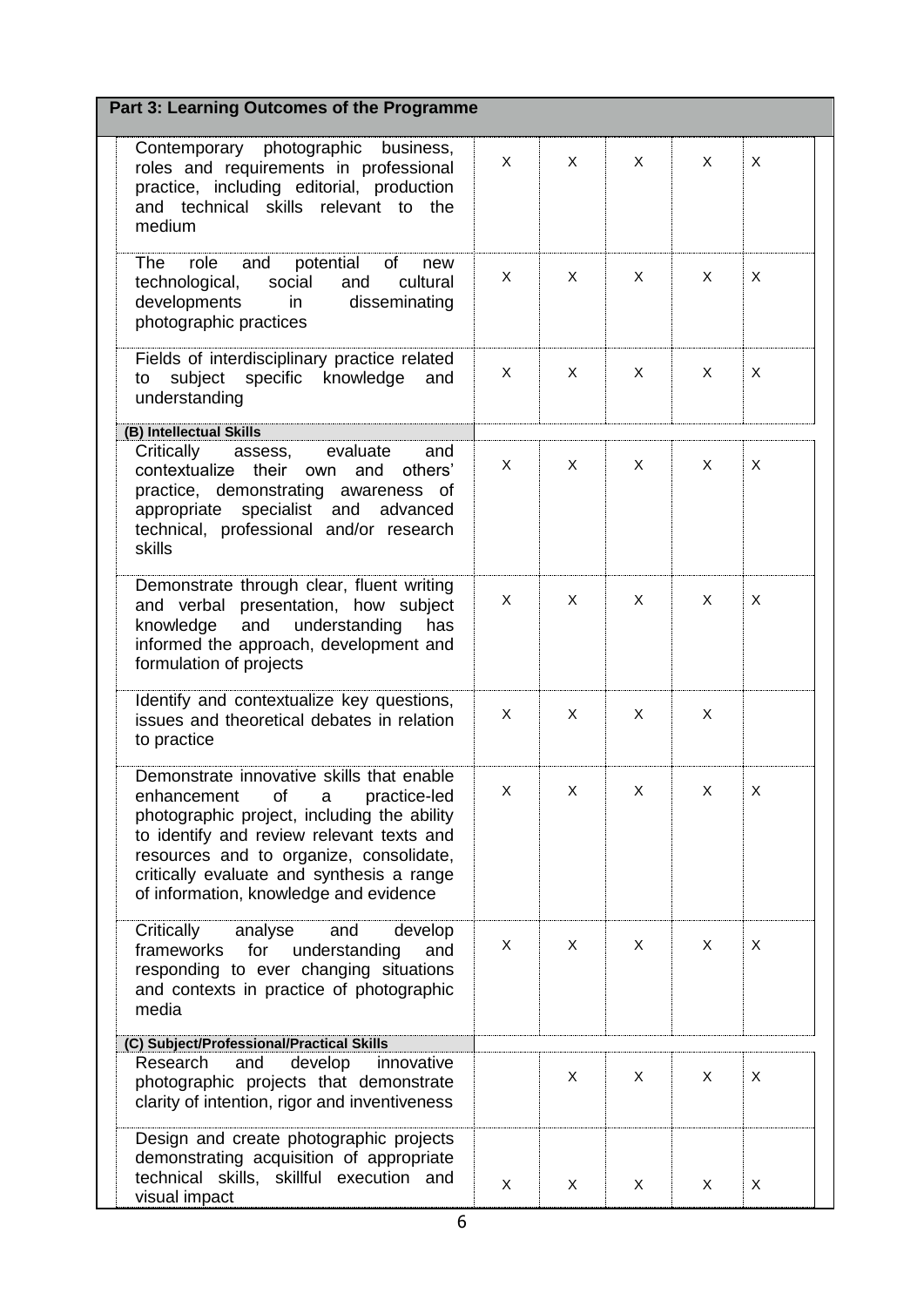| Part 3: Learning Outcomes of the Programme                                                                                                                                                       |    |    |          |          |   |
|--------------------------------------------------------------------------------------------------------------------------------------------------------------------------------------------------|----|----|----------|----------|---|
| Present photographic projects through<br>appropriate modes of dissemination,<br>demonstrating<br>critically informed<br>a<br>understanding of audience and context                               |    | X  | $\times$ | X        | X |
| Work both autonomously and as part of a<br>team in the production and dissemination<br>of photographic projects                                                                                  |    | X  | $\times$ | X        | X |
| Production skills, methods and processes<br>that relate to industry production practice                                                                                                          |    | X  | X        | $\times$ | X |
| Access and utilize a wide range of<br>resources and facilities necessary for the<br>successful completion of project work                                                                        | X  | X  | $\times$ | X        | X |
| (D) Transferable skills and other attributes                                                                                                                                                     |    |    |          |          |   |
| Ability to research topics of interest,<br>making use of a wide range of academic<br>and non-academic resources across a<br>range of disciplines;                                                | X  | X  | X        | X        | X |
| Engage confidently in<br>debate<br>and<br>discussion<br>with peers,<br>stakeholders,<br>clients and potential employers,<br>and<br>negotiate and network effectively                             | X  | X  | X.       | X        | X |
| Work effectively and collaboratively with<br>peers on student-initiated tasks and<br>demonstrate innovative approaches to<br>production and problem-solving within a<br>team                     |    |    | X.       | X        | X |
| Manage time and work effectively within<br>given, agreed and self-developed limits                                                                                                               | X. | X. | X.       | X.       | X |
| Flexible and adaptable skills to deal with<br>challenging and unpredictable situations,<br>demonstrating problem solving, ingenuity<br>and resourcefulness                                       | X  | X  | $\times$ | $\times$ | X |
| The ability to reflect upon and offer<br>criticism in a professional context                                                                                                                     |    | X  | X        | X        | X |
| The ability to develop and implement<br>strategies for personal and professional<br>progression                                                                                                  |    | X  | X        | X        | X |
| The use and development of appropriate<br>hardware, software, IT skills and new<br>technologies                                                                                                  |    | X  | X        | X        | X |
| Increased autonomy and self-motivation<br>with regard to academic study and<br>professional practice, and improved ability<br>to organize, self-direct and sustain the<br>management of projects |    | X  | X        | X        | X |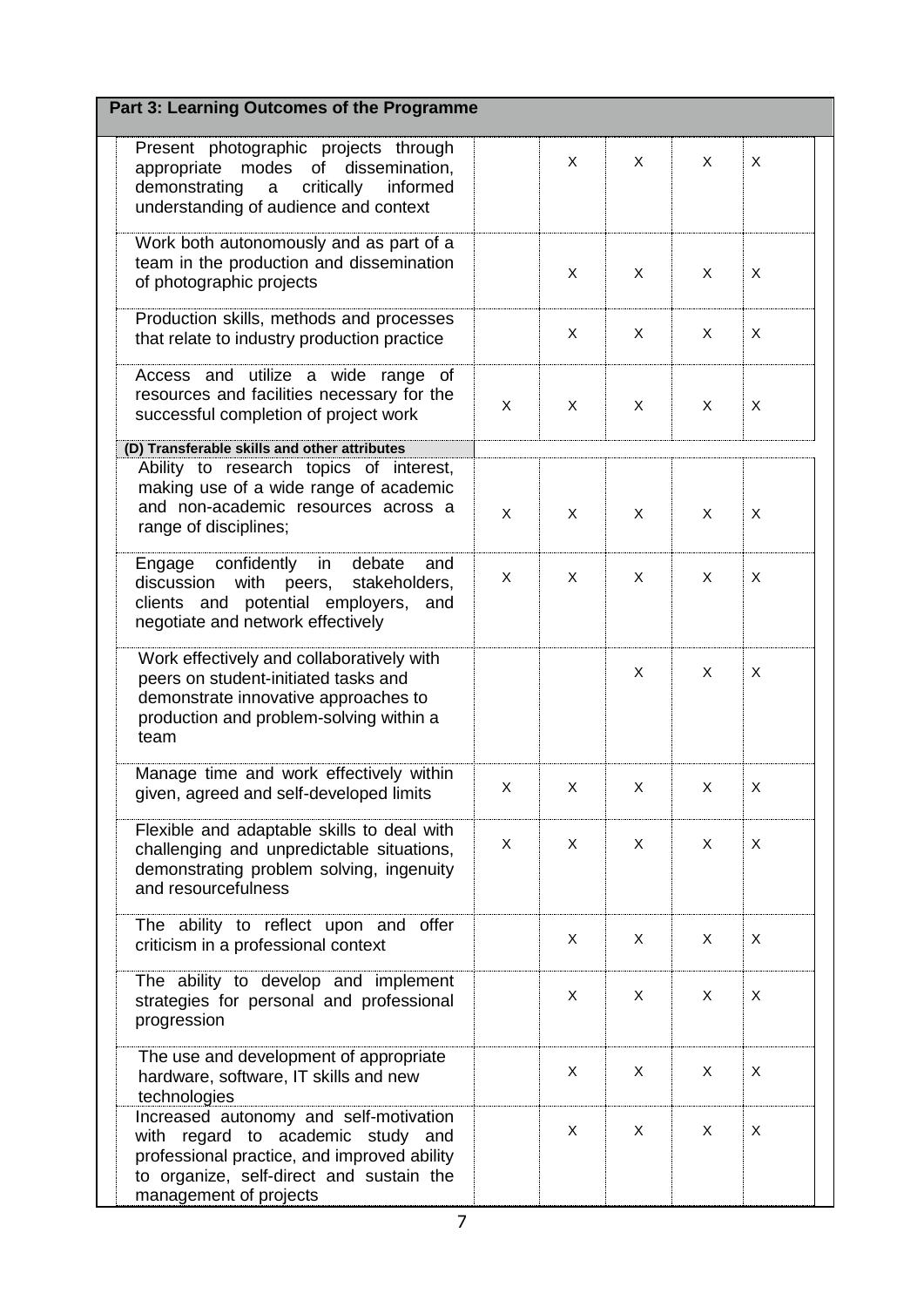### **Part 4: Student Learning and Student Support**

#### **Teaching and learning strategies to enable learning outcomes to be achieved and demonstrated**

#### *Induction activities*

In advance of enrolment, students will receive a programme preparation pack that includes suggested reading lists. They will be expected to draw up a 'shopping list' of potential ideas and undertake initial research to determine whether these ideas could be developed further.

A series of programme inductions introduce students to the details of the course, its structure, delivery pattern, schedule, modes of teaching and learning. Students are introduced to academic staff, technical instructors and to student support staff. Specific inductions and workshops are provided to deal with issues of health and safety. There are also introduction sessions that acquaint students with a range of studio environments, the library service and centres of technical learning and research within the campus.

### *Career planning and preparation*

In addition to the formal programme of practice based study, students engage in local and regional network events, research activities, participation in international photography festivals, live briefs, presentations to industry partners, the creation of a range appropriate self-promotion material including either a portfolio or photobook and website. This planning will enable students to be more globally aware and be able to access and engage in the international community networks existing within photography.

### *Support for students with disabilities/additional needs*

Students on the programme benefit from UWE's facilities and support systems that ensure parity of learning experience to all students and assist with issues related to their educational needs, their broader student experience and wellbeing.

Contact time encompasses a range of face to face activities as described below. In addition a range of other learning activities will be embedded within the programme which, together with the contact time, will enable learning outcomes to be achieved and demonstrated.

On MA Photography, teaching is a mix of scheduled, independent and project-based learning.

**Scheduled learning** includes lectures, seminars, tutorials, project supervision, demonstration, practical classes and workshops and access to online resources; external visits and industryled master classes; work based learning; supervised time in studio/workshop. Scheduled sessions may vary slightly depending on the students' own project choices.

**Independent learning** includes hours engaged with essential reading, assignment preparation and completion.

**Work-based learning**: includes a period of practical work collaborating and/or assisting with an industry partner, live brief or industry initiated project.

### **Description of the teaching resources provided for students**

Six fully comprehensive photographic studio facilities, colour and B&W processing and darkrooms, medium and large format analogue and digital formats combined with professional standard digital workflow facilities, as well as full frame DSLR cameras and location lighting kits. Industry standard digital darkrooms featuring Adobe Creative Suite and Capture One software,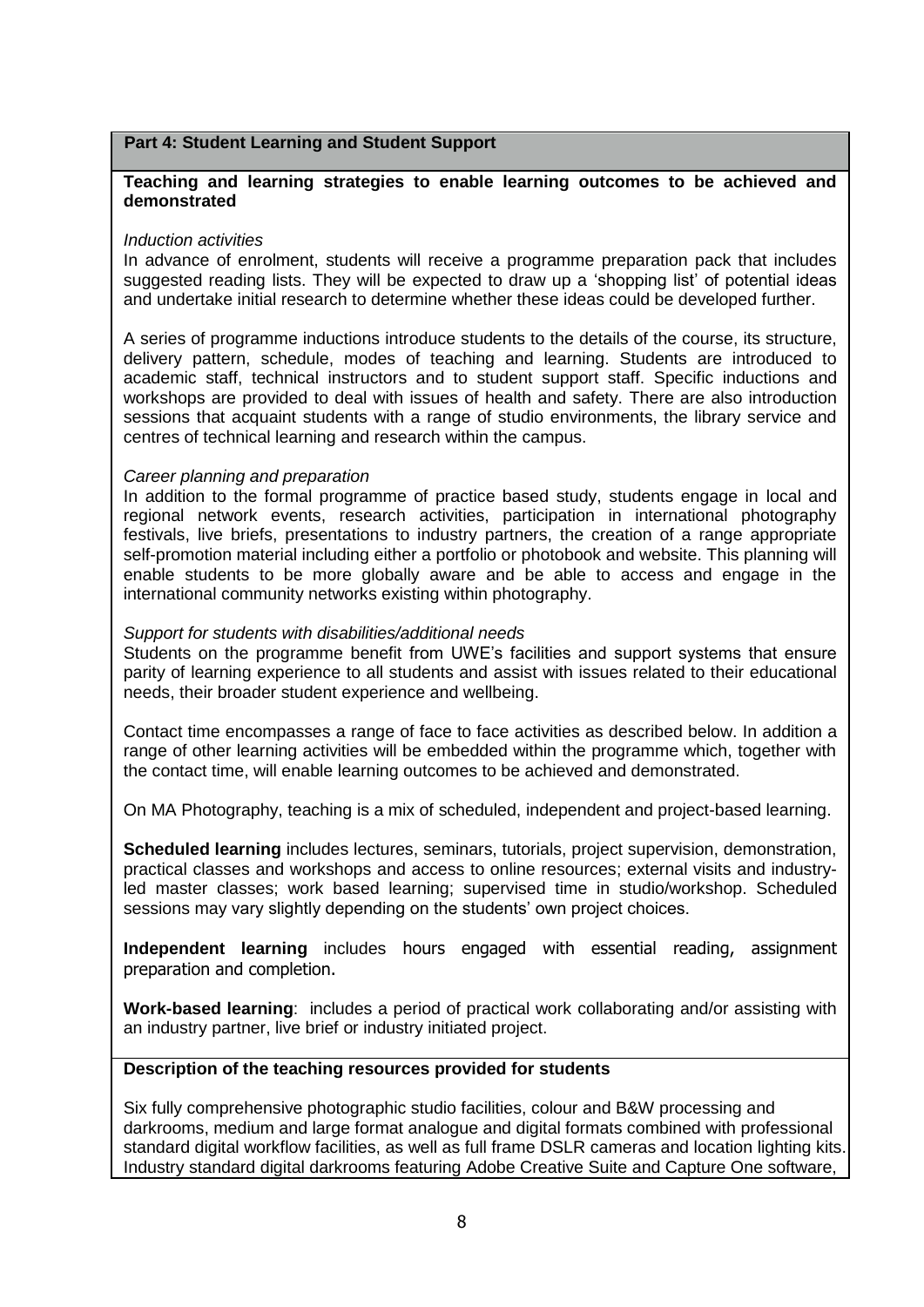### **Part 4: Student Learning and Student Support**

plus film scanning and large format printing capabilities.

Moving image resources based at the Media Centre and EPI Centre include full camera and audio recording equipment and software workshops in editing for video and audio. Bower Ashton Studios offers an excellent base within the City Campus, connecting teaching and learning with some of the creative and cultural organisations in Bristol. Bower Ashton also houses the main library supporting the creative and cultural industries as well as student support services.

### **Description of any Distinctive Features**

This programme is a practice-based course accredited by the Association of Photographers that reflects the needs of the industry and places emphasis on employability, creative collaboration and independence. Links with industry, both local and national, are strong and long standing. The curriculum development process has been undertaken with industry partners who are active in the delivery of the programme through the provision of master classes, live briefs, commissions and the review of student work.

This programme addresses the creative process of developing and realizing a major body of work paying attention to research, exhibition and publication. Experimenting with different approaches and developing a major project to a professional level supported by discussion, lectures, seminars, workshops and tutorials. This balance enables students to establish themselves as rounded professionals who can formulate ideas in a sophisticated framework whilst also being able to communicate to others, both visually and verbally. Strong emphasis is placed on dissemination, enabling students to find creative ways to disseminate their work beyond the academic context and into the public arena.

Students will automatically become associate members of the UWE's Bristol Photography Research Group (BPRG), a multidisciplinary network dedicated to exploring a broad understanding of photographic practices and the complex role photography plays in contemporary society. The group is based in the Faculty of Arts, Creative Industries and Education within the university, and reaches across all subject areas, including the physical and social sciences, linguistics, education, law, business and health. The BPRG works with its members to apply for funding, conducts practice-based and written research projects, and works with partner organisations to maximise knowledge bases and impact. The group also stages conferences and talks, publishes books and papers, and organises other events to communicate ideas exploring broad aspects of photographic discourse. Through the new 'Photographic Dialogues' scheme, the group encourages multidisciplinary partnerships to be formed, to develop new conversations and ideas with the aim of inspiring future research projects, exploring the role of photography in all aspects of culture and society. The BPRG is associated with established Research Centres including the Centre for Moving Image Research (CMIR) and the Digital Cultures Research Centre (DCRC). Events organized by group members have featured contributions from *Magnum Photos, Art & Commerce, The Guardian, FT Weekend, Ffotogallery, Here Press, We Folk, Webber Represents, Visual Artists,* and *Industry Arts* and will continue to collaborate with other such global networks in the future.

The programme will also provide a framework for innovative collaborative practice in professional contexts, providing the opportunity for students to form their own collective, focused on obtaining commercial commissions; editing and publishing photobooks and other publications under a new publishing imprint; creating a pop-up gallery/exhibition space. This collective will be industry facing and be supported by local business partners utilizing Bristol's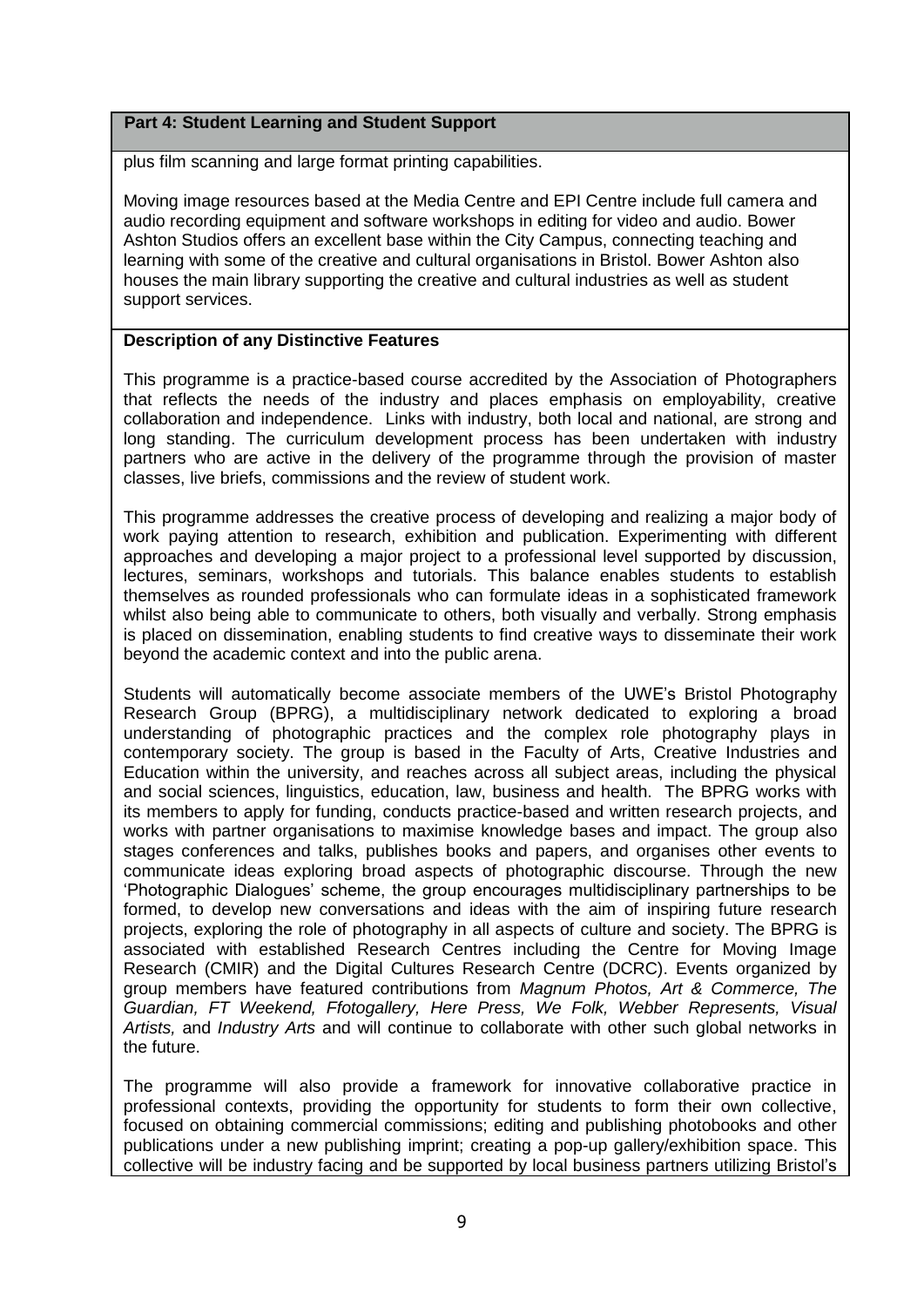### **Part 4: Student Learning and Student Support**

reputation as a city-region with a strong, distinctive cultural identity. It will enable the student cohort to be self-supportive and independent and is unique in comparison to other postgraduate programmes in Photography.

### **Part 5: Assessment**

A: Approved to [University Regulations and Procedures](http://www1.uwe.ac.uk/students/academicadvice/assessments/regulationsandprocedures.aspx)

### **Assessment Strategy**

Assessment strategy to enable the learning outcomes to be achieved and demonstrated:

Assessment strategies within the programme reflect the philosophy of the creative industries based courses within the Faculty where assessment is part of the learning process.

Formative and summative assessments are designed to support the monitoring of progress by both tutors and students and provide an opportunity for students to reflect on their achievements.

Assessment methods include:

- group and individual visual/verbal presentations
- project briefs, planning and illustrated evaluative documents and research reports (including personal project proposals, evidence of critical evaluations).
- project work in development and finished work

Submission types include:

- a body of work (portfolio) which allows for appropriate submissions according to chosen field of photographic practice and alternatives to written submissions are permitted to support both students with particular learning difficulties but also to be commensurate with the needs of their field.
- Research log books which evidence rigorous approaches to research utilizing innovative and traditional methodologies
- Written assignments
- Evaluative Reports

Feedback at regular points throughout the programme provides students with a clear understanding of their progress.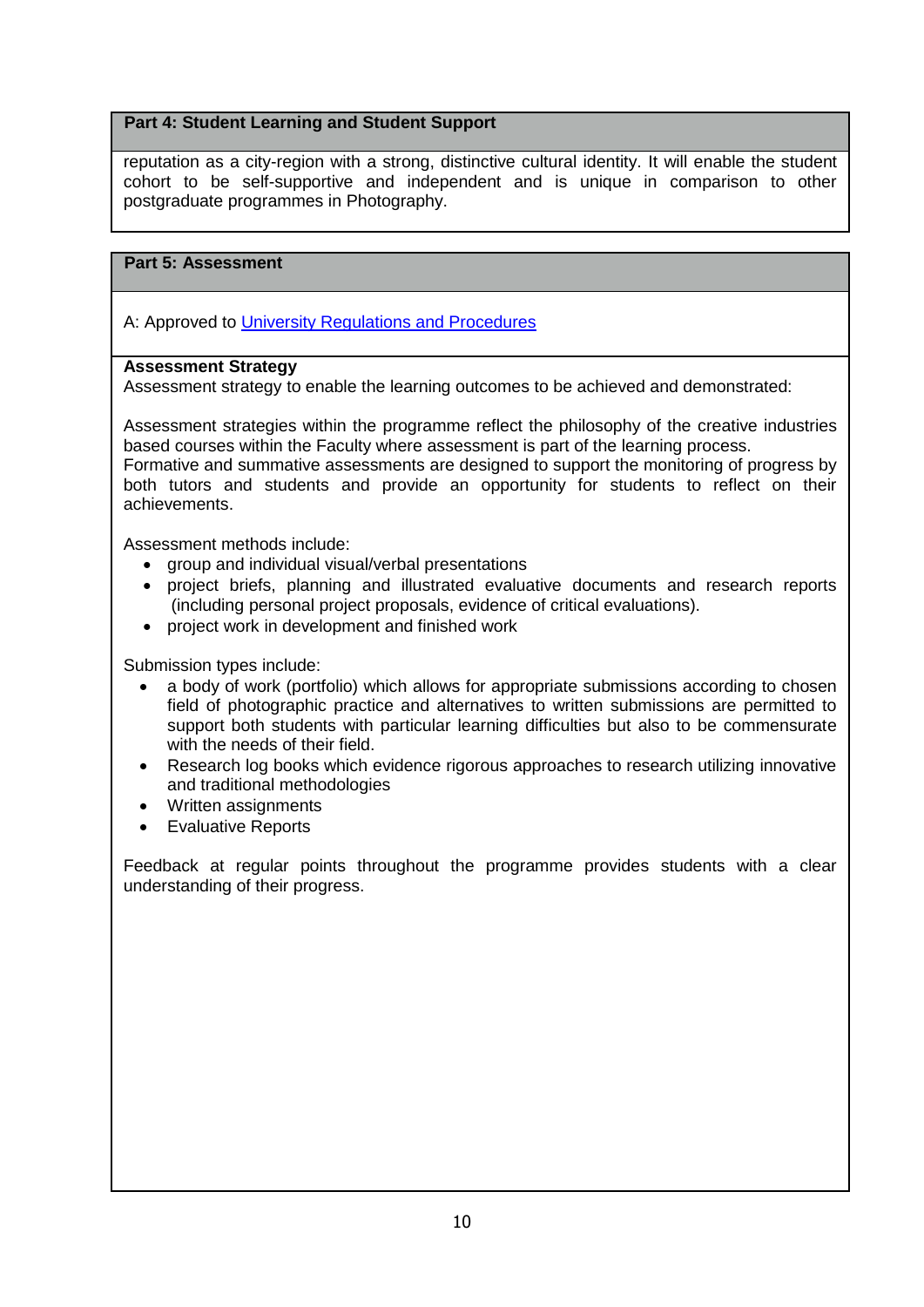### **Part 5: Assessment**

### **Assessment Map**

The programme encompasses a range of **assessment methods** including; project portfolio, blog, oral presentation, student team presentations, exhibition display and extended essay. These are detailed in the following assessment map:

### **Assessment Map for MA Photography**

|                                     |                                                                                        |                            |                           |                       |                |                                | Type of Assessment*                    |                    |                  |              |                        |
|-------------------------------------|----------------------------------------------------------------------------------------|----------------------------|---------------------------|-----------------------|----------------|--------------------------------|----------------------------------------|--------------------|------------------|--------------|------------------------|
|                                     |                                                                                        | <b>Jnseen Written Exam</b> | Open Book Written<br>Exam | In-class Written Test | Practical Exam | Practical Skills<br>Assessment | and/or presentation<br>Oral assessment | Written Assignment | Report / Project | Dissertation | Portfolio              |
| <b>Compulsory</b><br><b>Modules</b> | <b>Module No</b><br>UALN7D-30-M<br>Enquiry and<br>Context                              |                            |                           |                       |                |                                | A1<br>(30)                             | A2<br>(70)         |                  |              |                        |
|                                     | <b>Module No</b><br>UALN6X-30-M<br>Developing<br>Practices                             |                            |                           |                       |                |                                |                                        |                    |                  |              | A<br>(100)             |
| <b>Compulsory</b><br><b>Modules</b> | <b>Module No</b><br>UALAVE-30-M<br>Consolidating<br>Practices I                        |                            |                           |                       |                |                                |                                        |                    |                  |              | $\mathsf{A}$<br>(100)  |
| <b>Compulsory</b><br><b>Modules</b> | <b>Module No</b><br>UALAVF-30-M<br>Consolidating<br><b>Practices II</b>                |                            |                           |                       |                |                                |                                        |                    |                  |              | A<br>(100)             |
| <b>Compulsory</b><br><b>Modules</b> | <b>Module No</b><br>UALN6Y-60-M<br><b>Dissemination</b><br>in Professional<br>Contexts |                            |                           |                       |                |                                |                                        |                    | A2<br>(30)       |              | A <sub>1</sub><br>(70) |
|                                     |                                                                                        |                            |                           |                       |                |                                |                                        |                    |                  |              |                        |

\*Assessment should be shown in terms of either Written Exams, Practical exams, or Coursework as indicated by the colour coding above.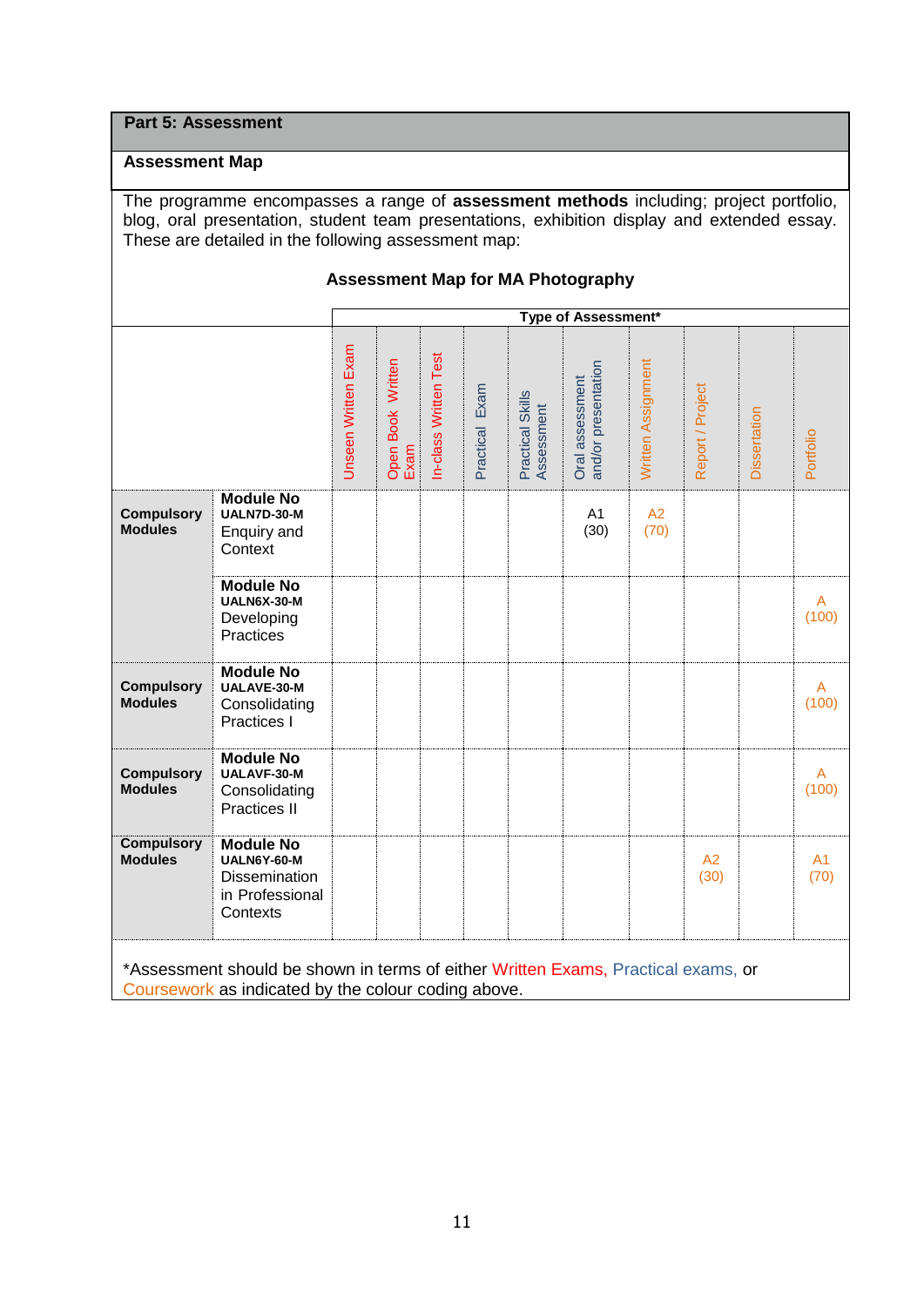# **Part 6: Programme Structure**

This structure diagram demonstrates the student journey from Entry through to Graduation for a typical **full time student**, including: level and credit requirements interim award requirements module diet, including compulsory and optional modules

| <b>ENTRY</b> |  |                                                                                                    | <b>Compulsory Modules</b>                                                                                | <b>Optional Modules</b> | <b>Interim Awards</b>    |
|--------------|--|----------------------------------------------------------------------------------------------------|----------------------------------------------------------------------------------------------------------|-------------------------|--------------------------|
|              |  |                                                                                                    | Module number:<br>UALN7D-30-M<br>Module name:<br><b>Enquiry and Context</b>                              | <b>None</b>             |                          |
|              |  | Year <sub>1</sub>                                                                                  | Module number:<br><b>UALN6X-30-M</b><br>Module name:<br><b>Developing Practices</b>                      | None                    | PG Cert Photography (60) |
|              |  | Module number:<br><b>UALAVE-30-M</b><br>Module name:<br><b>Consolidating</b><br><b>Practices I</b> | None                                                                                                     |                         |                          |
|              |  | $\mathbf{\Omega}$<br>ళ<br>Year <sub>1</sub>                                                        | Module number:<br><b>UALAVF-30-M</b><br>Module name:<br><b>Consolidating</b><br><b>Practices II</b>      | None                    | PG Dip Photography (120) |
|              |  | Year <sub>2</sub>                                                                                  | Module number:<br>UALN6Y-60-M<br>Module name:<br><b>Dissemination in</b><br><b>Professional Contexts</b> | None                    | MA Photography (180)     |
|              |  |                                                                                                    |                                                                                                          |                         |                          |

**GRADUATION**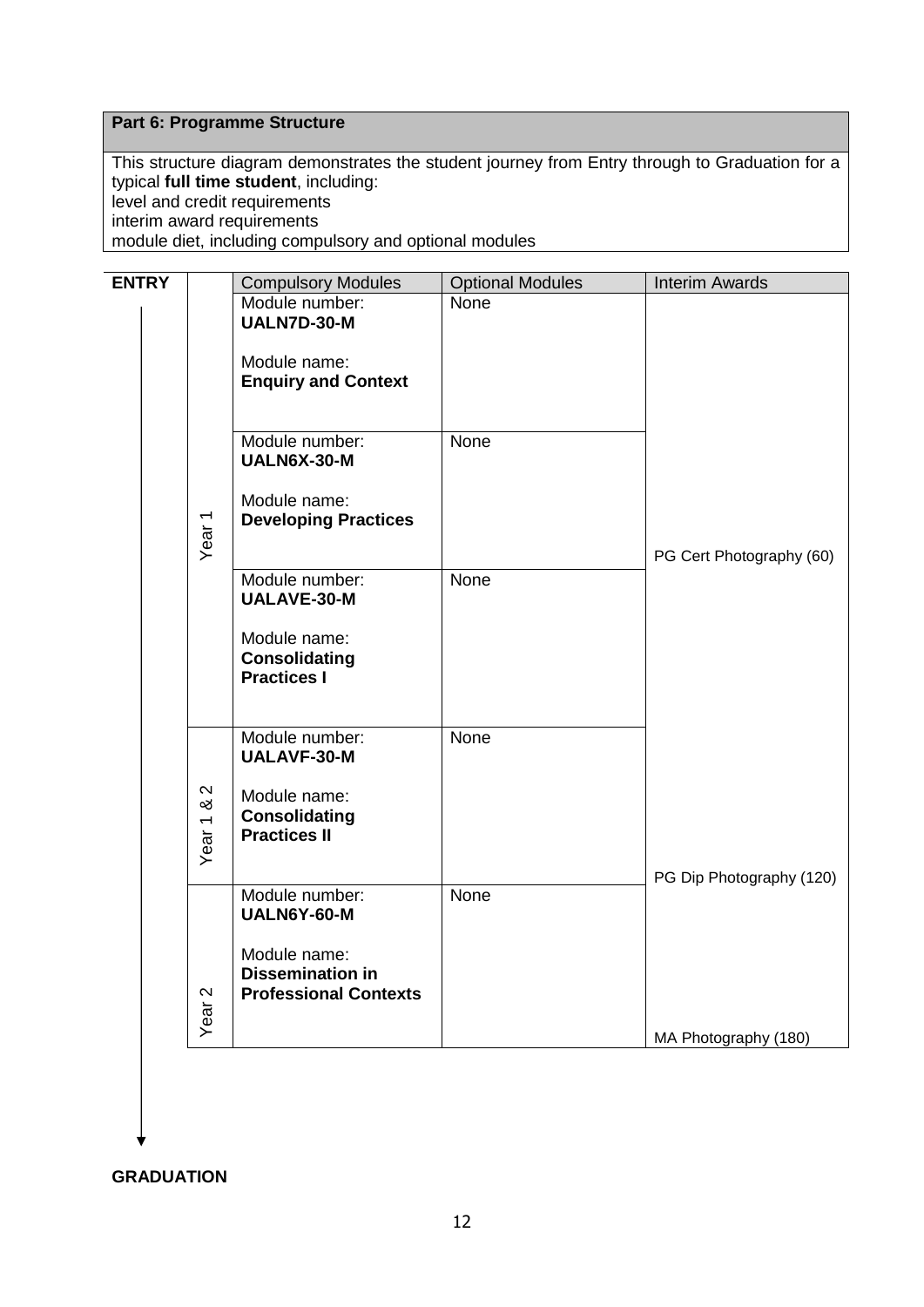### **Part time:**

The following structure diagram demonstrates the student journey from Entry through to Graduation for a typical **part time student.**

| <b>ENTRY</b> | <b>Compulsory Modules</b>                                                                                                                                                                                                                                                     | <b>Optional Modules</b> | <b>Interim Awards</b>                            |
|--------------|-------------------------------------------------------------------------------------------------------------------------------------------------------------------------------------------------------------------------------------------------------------------------------|-------------------------|--------------------------------------------------|
|              | Module number:<br>UALN7D-30-M<br>Module name:<br><b>Enquiry and Context</b><br>Module number:<br>UALN6X-30-M<br>Module name:<br><b>Developing Practices</b><br>Module number:<br><b>UALAVE-30-M</b><br>Module name:<br><b>Consolidating</b><br><b>Practices I</b><br>Year 1.1 | None                    | PG Cert Photography (60)                         |
|              | Module number:<br><b>UALAVF-30-M</b><br>Module name:<br><b>Consolidating</b><br><b>Practices II</b><br>Module number:<br>UALN6Y-60-M<br>Module name:<br><b>Dissemination in</b><br><b>Professional Contexts</b><br>Year 1.2                                                   | None                    | PG Dip Photography (120)<br>MA Photography (180) |

# **GRADUATION**

# **Part 7: Entry Requirements**

The University's Standard Entry Requirements apply with the following additions/exceptions\*: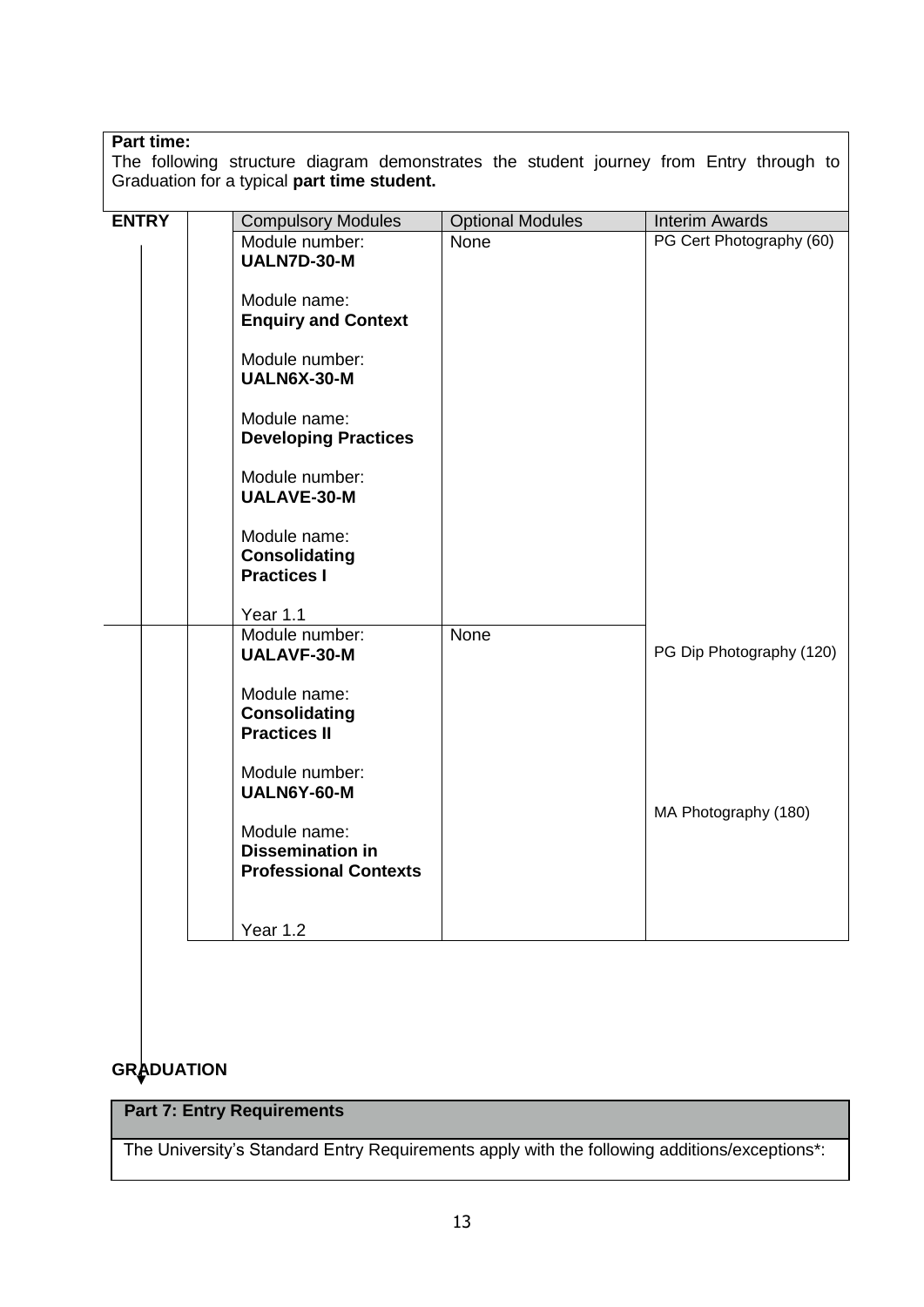### **Part 7: Entry Requirements**

\* Prospective students would benefit from a 2:1 grade from a relevant BA Degree Course, but more importantly have a portfolio of work that demonstrates their previous experience (professional or non-professional) and future potential in photographic practice.

For prospective international students, an online portfolio of work that demonstrates their previous experience and future potential in photographic practice, as well as statement of intent (500 words) that proposes what area of interest they intend to pursue during the course.

### **Part 8: Reference Points and Benchmarks**

Description of *how* the following reference points and benchmarks have been used in the design of the programme:

#### [QAA UK Quality Code for HE](http://www.qaa.ac.uk/assuringstandardsandquality/quality-code/Pages/default.aspx)

National qualification framework Subject benchmark statements [SEEC Credit Level Descriptors for HE](http://www.seec.org.uk/seec-credit-level-descriptors-2010-revised-2004/)

### **Subject Benchmarks:**

There are no QAA benchmark statements for Photography at M Level but the programme is grounded in the defining principles of Art and Design benchmark statement (particularly creativity, aesthetic sensibility, intellectual and critical enquiry, team working, variety of research modes and personal reflective learning). Curriculum content, development, progression, teaching and learning approaches within this programme are in line with QAA subject benchmark recommendations for Art and Design. This includes the breadth and depth of knowledge being offered, the coherence of the programme's structure, and the use of a wide range of teaching and learning models and assessment practices.

#### **SEEC Credit Level Descriptors:**

The learning outcomes, curriculum design and assessment criteria of the programme have been designed with reference SEEC descriptors for M level (Level 7).

#### **Association of Photographers**

This course is affiliated with the leading professional body for photographers in the UK and beyond, the [Association of Photographers \(AOP\),](http://www.the-aop.org/) which promotes good professional practice and protects the intellectual property rights of its member practitioners. The affiliation is testament to the Department's commitment to professional practice.

#### **Creative Skillset**

The course has referred to the National Occupational Standards for Photo Imaging set out by Creative Skillset and adheres to these standards

[http://standards.creativeskillset.org/standards/photo\\_imaging](http://standards.creativeskillset.org/standards/photo_imaging)

#### **University strategies and policies:**

MA Photography fits in with University's 2020 strategy in the following ways:

**Strategic Partnerships, connections and networks:** it will build on and enhance existing working relationships with industry partners in Bristol and the South West, including: Royal Photographic Society; IC Visual Labs; Bristol Museums, Galleries and Archives; Knowle West Media Centre; Ffotogallery (Cardiff); Taxi (leading regional design agency); Martin Parr Foundation and nationally: Association of Photography; Creative Skillset; Arts Council; BBC; Financial Times. The award will also create new connections with industry networks and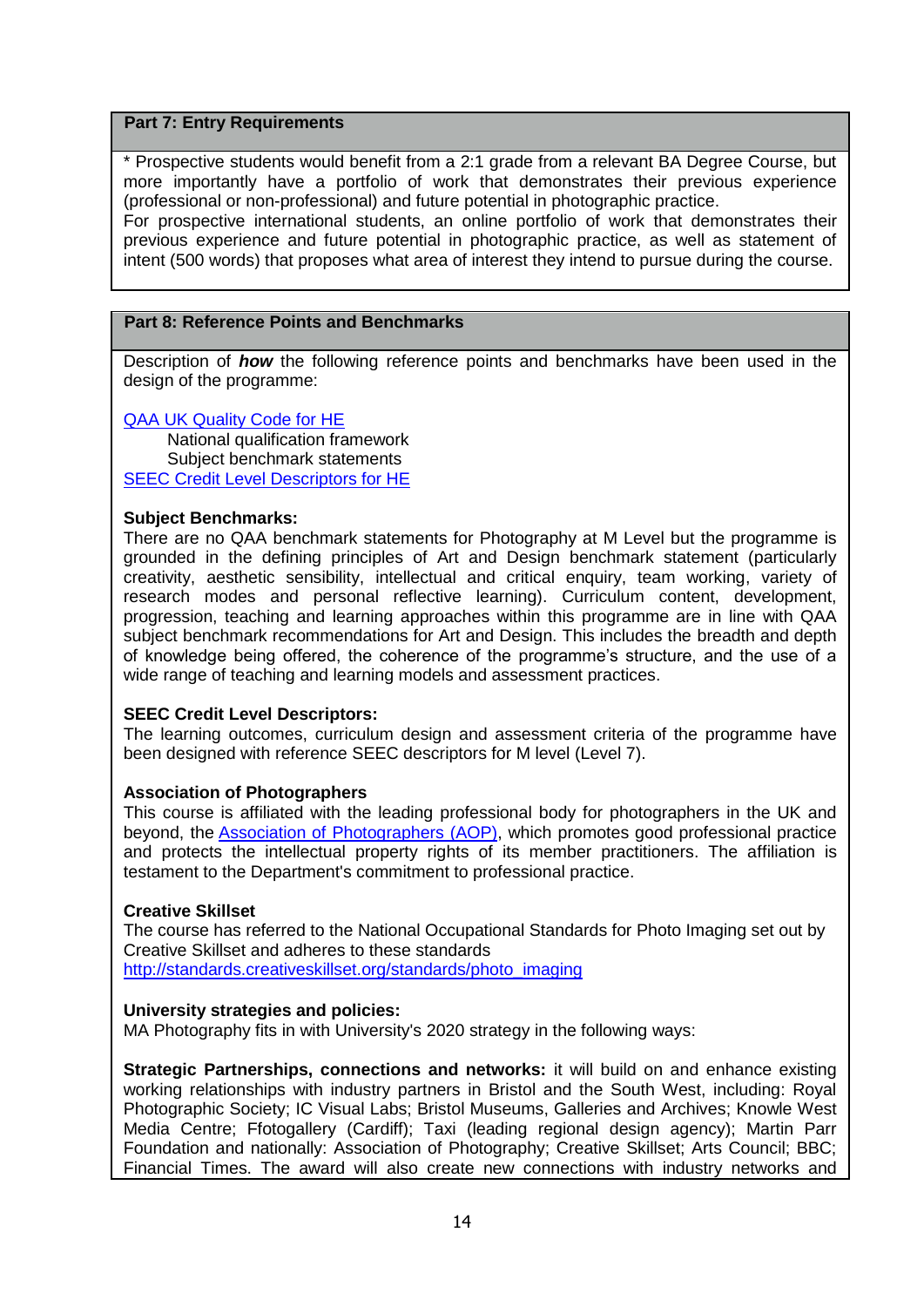### **Part 8: Reference Points and Benchmarks**

partnerships by forming a distinctive and dynamic photographic collective offering students the opportunity of work experience and commissions in collaboration with regional and national design, marketing, advertising agencies and newspapers. The opportunity to operate within this innovative framework for collaborative practice in professional contexts will be one of defining marketing attributes of the course and will differentiate UWE's academic activity from other MA Photography courses, and will enhance the reputation and sustainability of the course and the University.

**Research with impact:** academic staff in Photography produce strong professional practice and research projects leading to national and international standard outputs, which underpin the learning and teaching. The programme will enable staff to build research capacity and outputs in three ways:

- an additional staff member will be recruited for the MA and research reputation will be an essential condition of this appointment.
- MA students will propose a research agenda at the beginning of their studies, in the knowledge that the academic staff has the expertise to support excellence in the field.
- MA students will automatically become associate members of UWE's Bristol Photography Research Group; students will feed into this group and the group will feed into the MA.

This approach will make an important contribution to practice-based research within the Department as well as ACE Faculty and the wider university.

**Ready and able graduates:** recent graduates from the BA programme have benefited from a range of relevant work placements: e.g. Rankin Studios; Sunday Times; We Folk Agency. At M-level, students' employability will be supported by exposing them to a range of markets and practices, via the creation of a collective, as above. This collective will consist of a number of different industry facing enterprises; a publishing imprint; a public-facing (pop-up) gallery; an agency collective, that MA students (under the tutelage of the programme's academic staff and industry partners) will manage and expand thus giving them real world industry experience and allowing them to make a positive academic and economic contribution to Bristol and the wider region.

**Outstanding learning:** The MA will build upon the successful practice-led focus of our BA (Hons) Photography, enhancing students' ability to produce intensive, well researched and well crafted outputs, and to contextualise this work effectively. Through a structured pedagogic strategy, combined with the use of new and existing technologies, students will experience engaging and outstanding learning, teaching and support services throughout their studies, paving the way for further career success and development on graduation.

Various stakeholders were contacted and consulted as a part of the developmental process both locally: M-Shed, Knowle West Media Centre, IC Visual Labs, Bristol Photobook Festival, Ffotogallery (Cardiff), Taxi (leading regional design agency), and nationally: Creative Skillset, Arts Council, Royal Photographic Society, BBC, Financial Times. We also canvassed independent photographers, agencies, curators, alumni to give a broad spectrum of opinion for the needs and requirements of a postgraduate Photography programme.

The outcomes from these meetings demonstrated a key requirement that the programme should be industry facing and this has strongly informed the course philosophy, which places interaction with external practitioners and organizations at the heart of student learning. This approach will be central to the design and delivery of the MA curriculum and will generate